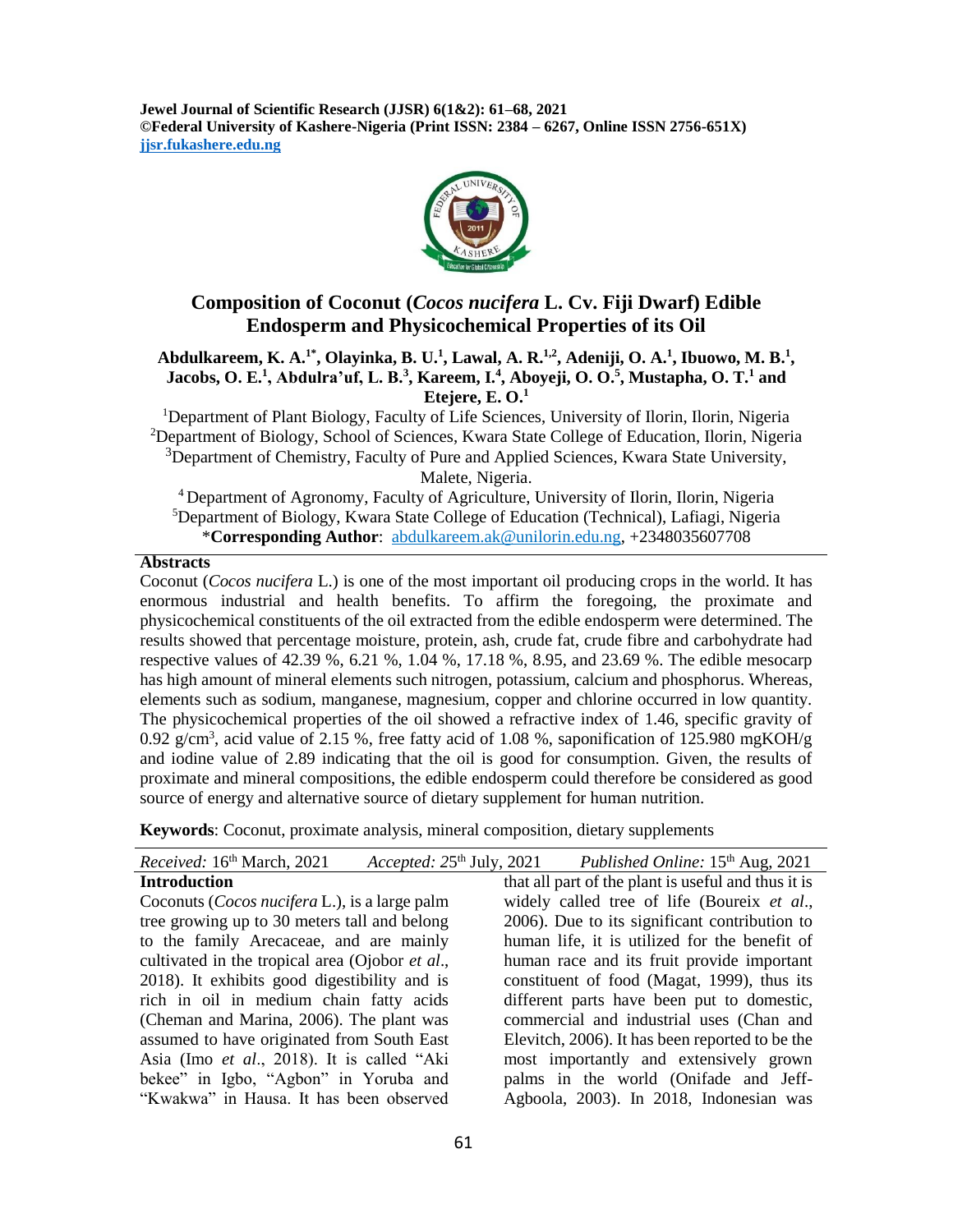found to be the largest producer of coconut 18.56 million metric tonnes followed by Philippines (14.72 million metric tonnes) and India (11.71 million metric tonnes), while Nigeria is in a distance  $19<sup>th</sup>$  position with 285,200 metric tonnes (FAO, 2018).

Coconut can be consumed raw and can also be processed into desire texture such as coconut oil cake, cookies, pies, desserts, coconut copra, coconut oil, coconut skin milk and coconut protein (Onifade and Jeff-Agboola, 2003; Imo *et al*., 2018). It contains a large quantity of water which may be harvested for drinking when the coconut is immature (Ojobor *et al*., 2018). Due to its low toxicity, it has been investigated for many potential nutritional, medicinal and pharmaceutical uses. Coconut water and coconut endocarp has been reported to exhibit antioxidant, antifungal, antitumor and antimicrobial activities (Lima *et al*., 2015). The coconut husk has been used for the treatment of diarrhea and arthritis, while the water extract of the coconut husk fiber exhibit antimicrobial activity (Esquenazi *et al*., 2002). It is used in the industry for separation of glycerin and fatty acids, production of soap, detergent, biodiesel and coco-methylester (CME) for mixture with regular mixture (Foale, 2003). The mineral and proximate composition of coconut shell, has showed its potential use as an effective material precursor for the treatment of water and wastewater (Ewansiha, 2012).

Three types of fibers are obtained from the coconut husks which include mat fiber or yam fiber used in making mats, bristle fiber used for brush making and mattress fiber, used in miffing mattress and in upholstery. Coconut leaflets are used in braiding mats, baskets and hats. The timber obtained has traditionally been used in tropical countries for the structural framework of houses. Coconut timber taken from the lower and middle parts of the trunk can be used for loadbearing structures in building, such as frames, floors and trusses. Coconut trunks can be used for poles, as they have great strength and flexibility. The wood can also be used for furniture and parquet flooring (Foale and Ashburner, 2004). In this work, the proximate

and mineral composition of coconut mesocarp and physicochemical properties of its oil are investigated.

## **Materials and Methods** *Sample collection and preparation*

The coconut fruits were purchased in Oja Oba (Ilorin Central) market, Kwara State, Nigeria. The fruits were identified and authenticated at the Department of Plant biology, University of Ilorin. The epicarp of the fruits were broken and the fleshy endosperm was removed, cut into small pieces, sun-dried and crushed with an electric blender. The blended sample was used for proximate and mineral analysis.

For the physicochemical analysis of the oil, the coconut endosperm was soaked in hot tap water  $(1,1 \text{ w/v})$ , following a previously reported method (Odenigbo and Otisi, 2011), with slight modification. It was allowed to cooled and then squeezed and filtered and the coconut milk was pooled into a clean jay and was left for 1hr. The resulting lower phase containing the protein was drained off, while the upper phase was then fermented overnight to get the oil extract. All chemicals used are of analytical grades.

## *Proximate analysis*

The proximate analysis was carried out according to standard procedures (AOAC, 2005). The total ash was determined by heating 2 g of the sample in a muffle furnace at 600℃ until the appearance of grey white ash. Crude protein was determined using Kjedjahl method in a digestion flask. Moisture content was determined by oven drying of 2 g of the sample to a constant weight. Fat content was estimated using a continuous extraction method. The carbohydrate was estimated obtained after substracting the organic protein, ash content, fat content, crude fiber and moisture content from 100 %.

### *Mineral Analysis*

The iron, Zinc, calcium, chromium, magnesium and manganese were determined using atomic absorption spectrometer (AAS), while sodium potassium and calcium were determined using Flame photometer. The Sample was prepared by dissolving one gram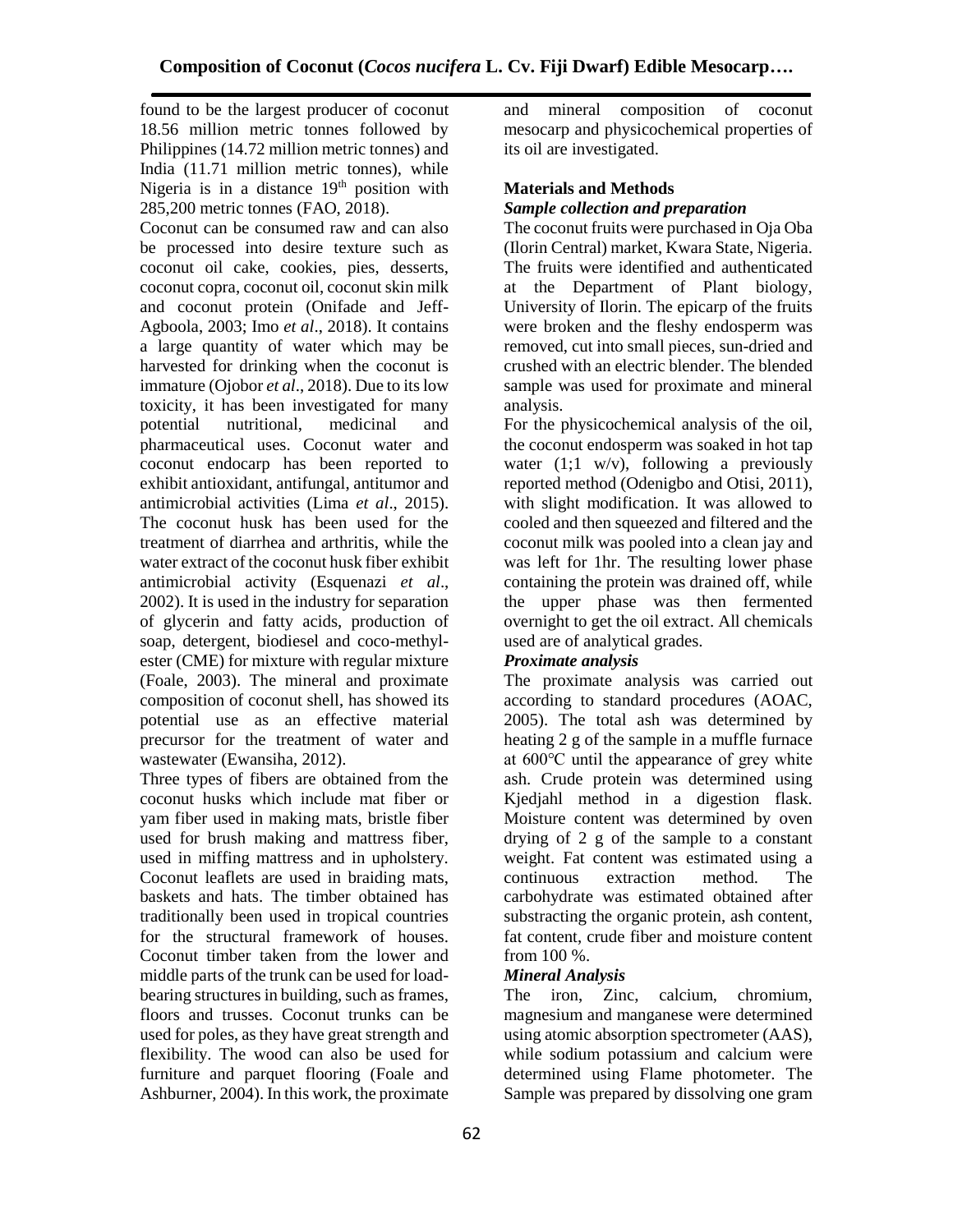of the coconut mesocarp into a digestion tube, following by addition of  $20 \text{ cm}^3$  of  $3 \text{ M}$  Nitric acid. The solution was then filtered into a volumetric flask and then made up to the mark. The resulting solution was subjected to AAS analysis.

### *Physicochemical Analysis*

The extracted oil was investigated for its iodine, saponification, acid values, percentage free fatty acid specific gravity and refractive index

### *Iodine value*

Wij's method was used to determine the iodine value (Pearson, 1976), which is expressed in mg  $I_2/100$  g of oil. Briefly, 0.3 g of the oil was weighed into a conical flask followed by addition of  $20 \text{ cm}^3$  of CCl<sub>4</sub>. Then,  $25 \text{ cm}^3$  of Wij's reagent was added using a safety pipette in the fume chamber and a stopper was inserted and the flask was swirled vigorously. The flask was then placed in the dark for 30 min, after which  $20 \text{ cm}^3$  of 10 % aqueous potassium iodide,  $100 \text{ cm}^3$  of distilled water were added. The liberated iodine was then titrated against 0.1 M sodium thiosulphate solution to a colourless endpoint. Two drops of starch indicator were then added and the titration continued by drop wise addition of sodium thiosulphate until blue colour disappear after shaken vigorously. A blank determination was also carried out. The iodine value is then calculated using the equation:

Iodine value 
$$
(IV) = 12.96 \frac{V_1 - V_2}{M}
$$

Where,  $V_1$  = volume of sodium thiosulphate used for blank;  $V_2$  = volume of sodium thiosulphate used for sample and  $M = Mass$ of the sample.

### *Saponification value*

To determine the saponification value, 2 of the oil was transferred into a flask contacting 30 cm<sup>3</sup> of ethanolic KOH and the flask was then attached to a condenser for 40 min to ensure complete dissolution of the sample. The sample was cooled and  $1 \text{ cm}^3$  of phenolphthalein was added and then titrated against 0.1M HCL to a pink end point. A blank solution was also analyzed. And the saponification value is calculated using the equation (Senchi & Elinge, 2020):

$$
Saponification = \frac{(S-B) \times M \times 56.1}{W}
$$

Where S is the titre value of sample, B is the titer value of blank, M is Molarity of HCl; 56.1 is the molar mass of KOH and w is the mass of sample.

*Acid values*

The acid value was estimated by heating 2 g of the oil sample with  $100 \text{ cm}^3$  of neutral ethyl alcohol in 250 cm<sup>3</sup> beaker until the mixture boiled. The mixture was then titrate against 0.1 M KOH solution with vigorous shaking using phenolphthalein indicator until a permanent pink end point. Acid value was then calculated using the equation

$$
Acid value = \frac{M \times C \times V}{W}
$$

Where M is the molar mass of KOH (56.1), C is the concentration of KOH, V is the volume of KOH used and w is the weight of the oil (Senchi and Elinge, 2020).

*Percentage free fatty acid*

Two grams of well mixed sample was accurately weighted into a conical flask in to which 10ml of neutralized 95% ethanol and phenolphthalein indicator were added. This was titrated with 0.1 M NaOH, shaking constantly until a pink color persisted for 30 s. the percentage free fatty acid was calculated from Equation.

$$
\%FFA = \frac{M x V x 2.82}{W}
$$

Where V is the Volume of NaOH used, M is the molar concentration of NaOH, 2.82 is the conversion factor for oleic acid and w is the weight of sample

### *Specific gravity*

The specific gravity was determined using a specific gravity bottle. The specific gravity is then given as the ratio of the weight of the bottle in air of a given volume of oil at the defined temperature to that of the same volume of water at the same temperature (AOAC, 2005).

A cleaned and dried pycnometer was weighted, and filled with water maintained at 20 ℃ and re-weighted. The bottle was emptied, dried and filled with oil and weighted. The specific gravity is calculated with formula shown below:

$$
Specific\ gravity = \frac{W_3 - W_2}{W_1}
$$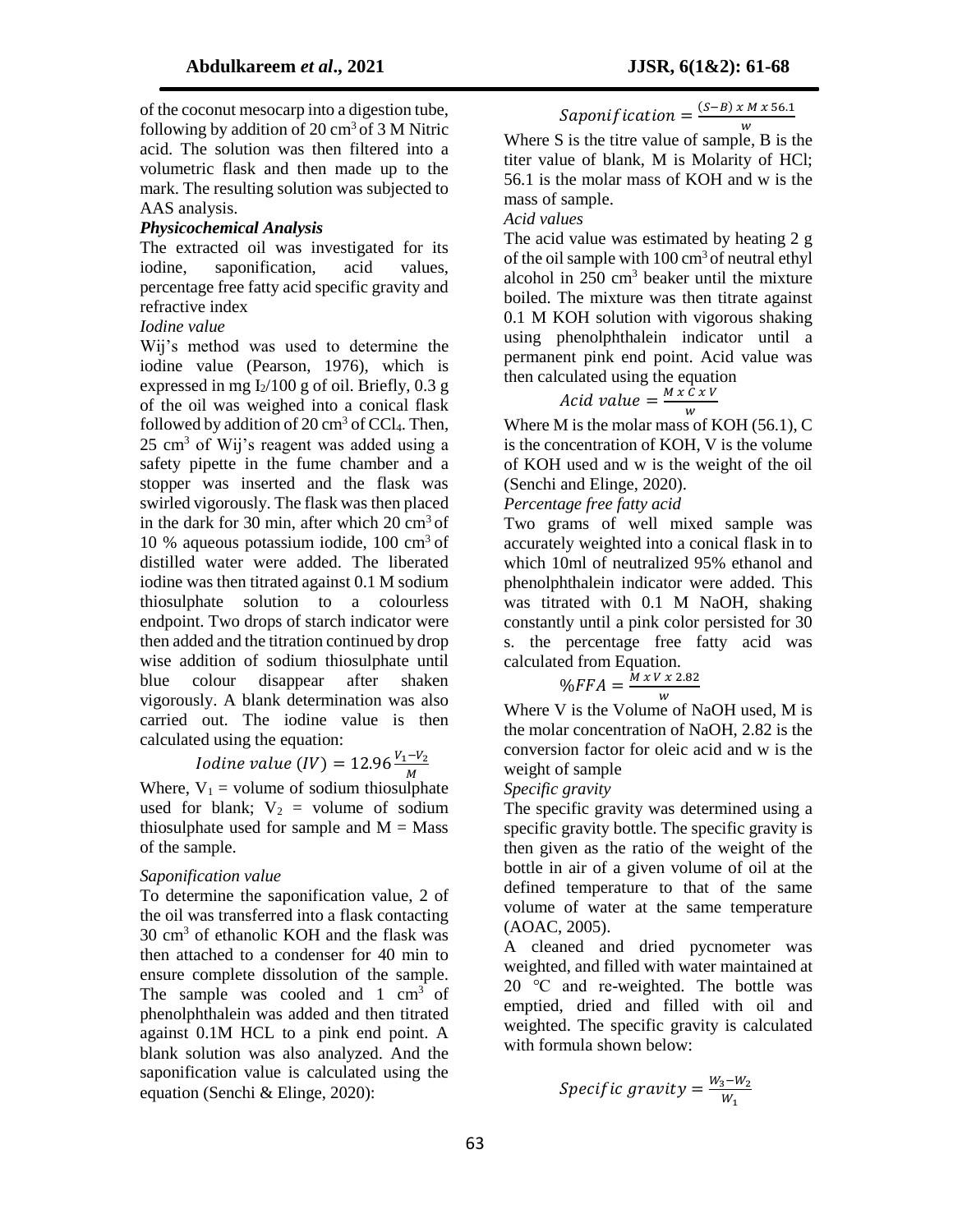Where  $W_3$  is the weight of container and oil,  $W_2$  is the weight of empty container, while  $W_1$  is the weight of equal volume of water. *Refractive index.*

The refractive indices, η 40 D, (RI) of the oil sample was measured using the Abbe refractometer connected to a thermostatically controlled water bath that maintained the temperature of the refractometer at  $40 \pm 0.1$ ℃.

## *Data Analysis*

Data obtained were subjected to statistical analysis using one way analysis of variance (ANOVA).

## **Results**

### *Proximate Analysis*

The results of the proximate analysis of the endosperm of *Cocos nucifera* is presented in Table 1. The results showed that *Cocos nucifera* endosperm contained moisture content of 42.39±0.67 %, ash content of 1.04±0.05 %, crude fiber of 8.95±0.26 %, crude fat of 17.80±0.29 %, crude protein of 6.21 $\pm$ 0.04 and carbohydrate of 23.64 $\pm$ 0.78 %.

### *Mineral Analysis*

The results of the mineral content of the endosperm of *Cocos nucifera* are presented in Table 2. The mineral analysis showed some

intriguing results of which nitrogen was found to be have highest amount (58.86±0.24 mg/100g), while manganese found to be lowest  $(2.12\pm0.10 \text{ mg}/100 \text{g})$ . The trace mineral constituent of copper and chlorine were 0.61±0.10 mg/100g and 0.47v0.24 mg/100g, respectively.

## *Physicochemical Analysis*

The results of the physiochemical properties of coconut endosperm as presented in Table 3 showed that nine (9) minerals were observed to be present in *Cocos nucifera*. The iodine value present in the sample was found to be within  $2.89 \pm 0.01$  mg/100g, which indicates the starch component in the sample. The saponification value was found to be  $126.07\pm0.13$  mgKOH/g, which is high and good in soap making. The percentage acid value present was  $2.15\pm0.02$  and the free fatty acid present was 1.08±0.01%, which indicate the presence of lipid. Specific gravity of the sample was  $0.92 \pm 0.01$  g/cm<sup>3</sup>, which allows access to molecular information in a noninvasive way. The refractive index of the sample was  $1.46 \pm 0.01$ n which indicates that the fatty acid in the oil contains lower number of carbon atoms.

## **Table 1: Proximate composition of** *Cocos nucifera* **endosperm**

| <b>Proximate composition</b>     | Value $(\% )$    |  |
|----------------------------------|------------------|--|
| Moisture content                 | $42.39 \pm 0.67$ |  |
| Ash content                      | $1.04 \pm 0.05$  |  |
| Crude fiber                      | $8.95 + 0.26$    |  |
| Crude fat                        | $17.80 \pm 0.29$ |  |
| Protein                          | $6.21 \pm 0.04$  |  |
| Carbohydrate<br>$23.64 \pm 0.78$ |                  |  |

N.B.: values are mean ± standard deviation (SD) of samples analyzed in triplicate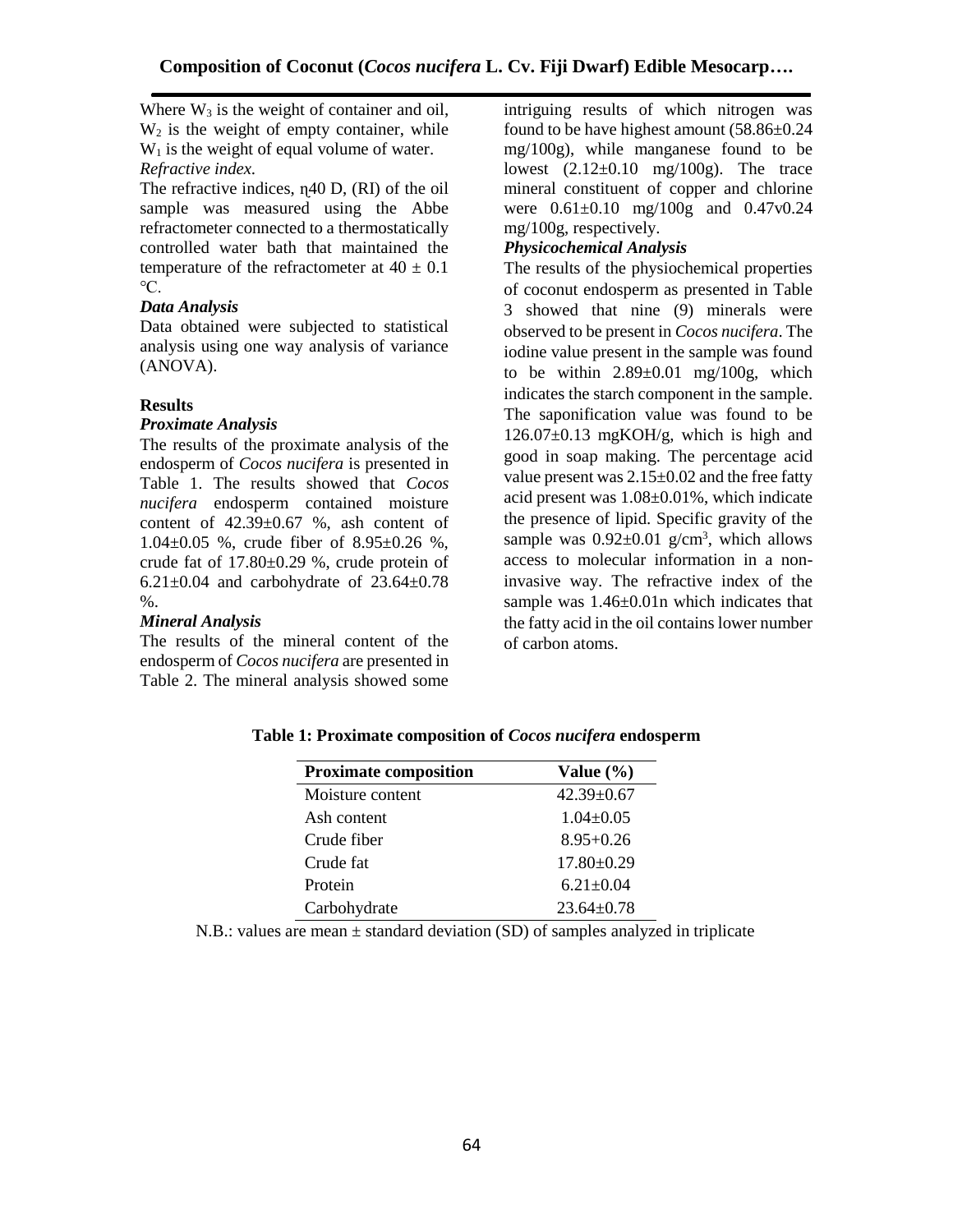| <b>Mineral composition</b> | Value (mg/100g)  |
|----------------------------|------------------|
| Phosphorus                 | $5.64 \pm 0.02$  |
| Calcium                    | $8.02 \pm 0.05$  |
| Magnesium                  | $1.22 \pm 0.22$  |
| Sodium                     | $2.76\pm0.12$    |
| Potassium                  | $20.30 \pm 0.01$ |
| Nitrogen                   | 58.86±0.24       |
| Manganese                  | $2.12\pm0.10$    |
| Copper                     | $0.61 \pm 0.10$  |
| Chlorine                   | $0.47 \pm 0.24$  |

**Table 2: Mineral composition of** *Cocos nucifera* **endosperm**

N.B.: values are mean  $\pm$  standard deviation (SD) of samples analyzed in triplicate

| <b>Physicochemical Properties</b> | Value             |
|-----------------------------------|-------------------|
| Iodine value $(mg/100g)$          | $2.89 \pm 0.01$   |
| Saponification vale (mgKOH/g)     | $126.07 \pm 0.13$ |
| Acid value $(\%)$                 | $2.15 \pm 0.02$   |
| Free fatty acid $(\%)$            | $1.08 \pm 0.01$   |
| Specific gravity $(g/cm3)$        | $0.92 \pm 0.01$   |
| Refractive index (n)              | $1.46 \pm 0.01$   |

### **Table 3: Physicochemical properties of** *Cocos nucifera* **endosperm**

N.B.: values are mean ± standard deviation (SD) of samples analyzed in triplicate

#### **Discussion**

The overall nutritional composition is given by the proximate analysis (Ojobor *et* al., 2015). The proximate analyses result of the coconut sample studied revealed that the percentage ash content was approximately 1.00 which shows that coconut oil contains relatively fair amount of minerals. Khor *et al*., (2014) reported ash values than 1% in some varieties of Malaysian coconuts, meanwhile Adeola and Ndudi (2012) documented coconut ash values than 2% for some Nigerian varieties. The variations in ash content of the oil-bearing plant might be influenced by environmental and genetic interactions. The ash value obtained in the present study was much more lover than the 6.20g/100g ash content reported for *Irvingea garbonesis* by Ogunsina *et al*., (2012) which shows that ash content of oil seeds varied from species to species.

Interestingly, the percentage protein in coconut samples studies was 6.23 which is similar to the result published by Ogunsina *et al*., (2012) but in contrast and much lower

(less than 1%) than the values reported for Malaysian varieties (Khor *et al*., 2014). However, comparatively the percentage crude protein in coconut oil is less than other oil-bearing seeds such as shear nut, sesame and cuminis (Ouattara *et al*., 2015) and cotton (Adeola and Ndudi, 2012). The fiber in the oil plays a very important nutritional role in human nutrition and it has been associated with beneficial role in diverticular disease by diluting out potential carcinogens and spreading their transit through the colon, thus reducing the risk of colon cancer (Ouattara *et al*., 2015). The relatively high fiber content of the studied coconut oil is concurrent to the value obtained by Ghosh et al. (2014) and could contribute to it choice as domestic oil as well as industrial application. Less amount of crude fibre was found in cottonseed oil (Adeola and Ndudi, 2012).

The moisture content is an important quality characteristic for oils and fats (Mansor *et al*., 2012). It is desirable to keep the moisture content low as it will increase the shelf life by preventing oxidation and rancidity processes.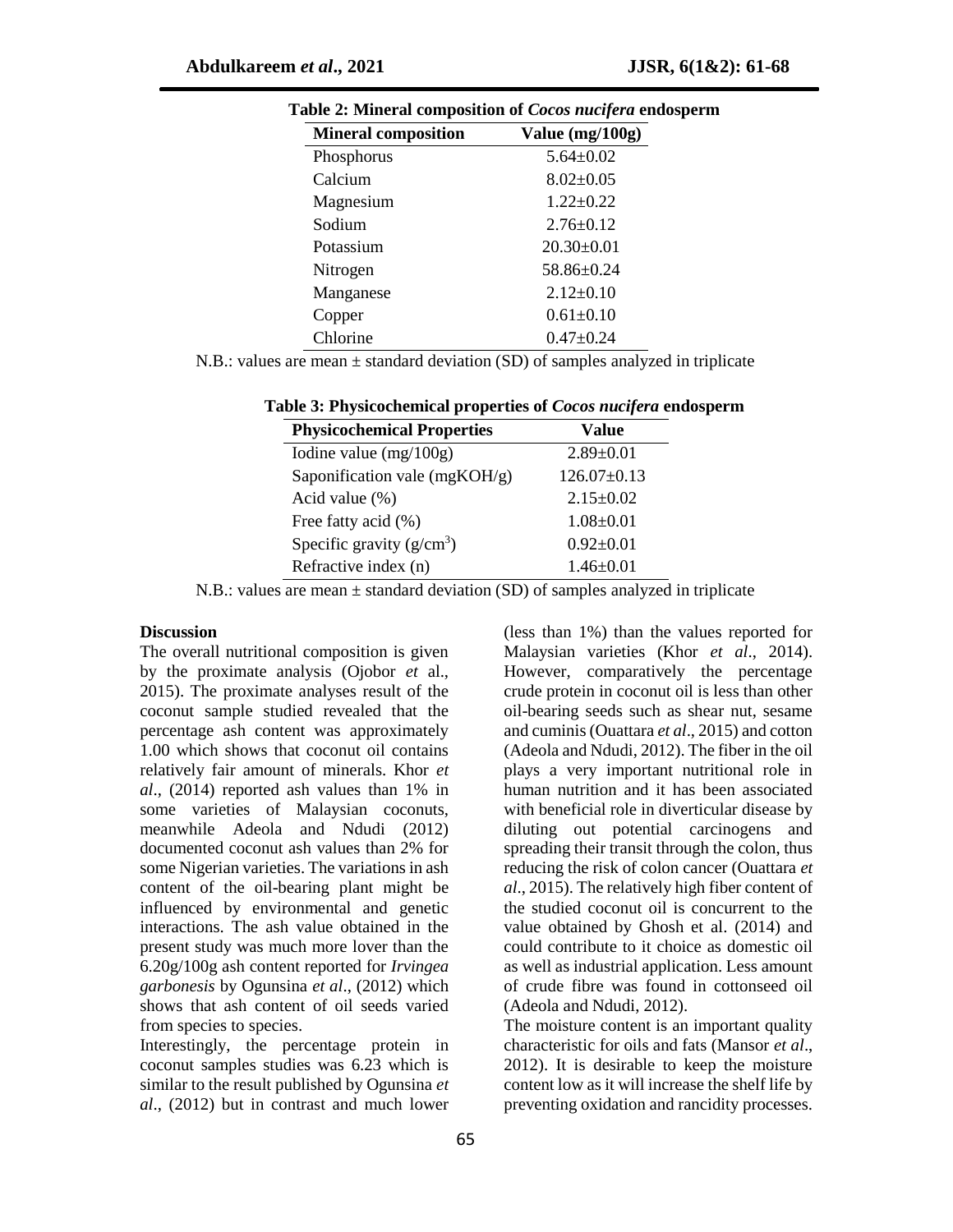The high moisture content will assist hydrolysis process (Osawa *et al*., 2007). Moreover, the high moisture level, with values above 42% may cause the samples to be more susceptible to microbial spoilage; therefore, combating this issue should be taken into consideration as opined by Khor *et al*. (2014). Carbohydrate content of 23.085 signifies the moderate calorie lock in the coconut oil, due to this moderate energy source, the oil would find a vintage and contemporary utilization in domestic and industrial utilization for animal feed and other uses. The low crude Fat was lower than those of sesame, groundnut, shear and cucumis (Ouattara *et al*., 2015).

The fiber, protein and carbohydrate content of the sample showed that it is rich in nutrients and could be used as an alternative source of dietary fiber and energy (Ojobor, 2018). The presence of carbon containing compounds in the sample was indicated by the ash content, and thus can be used as an adsorbent in water purification. The results of this study showed that *Cocos nucifera* is a better source of carbohydrate than protein, which agreed with the study of Imo *et al*., (2018). The presence of protein, indicated that the sample contains certain important essential amino acids, which plays a vital role in growth regulation and catalytic activities of some enzymes (Imo *et al*., 2018).

The identified minerals are of great importance to human health. *Cocos nucifera* could help in the regulation of homeostatic balance, which helps in the proper functioning of cells, nerves, bones and muscles as a result of the presence of minerals such as sodium, calcium and phosphorus (Soetan *et al*., 2010). The copper, which helps in cellular defense and chlorine content were low, and this showed that they are required in small amount in the body (Imo *et al*., 2018). Calcium and phosphorus plays an important role in building stronger denser bones and calcium act as a cofactor of some enzymes (Ojobor *et al*., 2015). Potassium helps to regulate heartbeat and proper functioning of the muscle. Sodium helps in ionic exchange and balance of negative and positive ions in the kidney. Manganese is

required for the proper functioning of the pituitary gland, by promoting the hepatorenal function (Ojobor *et al*., 2018). The consumption of coconut is encouraged because of the presence of minerals that are required for vital metabolic activities in the body.

Iodine value is the measurement of the degree of unsaturation in oil. The result of the physiochemical properties revealed iodine value of 2.893, depicting that coconut oil have unsaturated compound (Pearson, 1976). Low unsaturation provides high oxidative stability to oils, while high saponification value indicates the unsaturated level of the oil and similar to those of groundnut oil, and sesame oil (Outtara *et al*., 2015) which implies coconut oil is suitable for manufacture of soap. The acid value of the studied samples showed that the level of the glycerides in the oil had been decomposed by lipase action. Therefore, coconut oil is still in good condition and edible.

The free fatty acid of the coconut oil is 1.075, free fatty acid content is an indicator of the hydrolytic rancidity of the coconut oil which causes an undesirable flavor and aroma in the oil. Hydrolytic rancidity is mainly due to the action of lipase or moisture (Hoover *et al*., 1973). The hydrolytic rancidity in coconut oil is mostly attributed to the undesirable storage, maintaining the quality of copra and the moisture content of the extracted oil. The oil extracted from under-dried stored copra increase the incidence of free fatty acid in the oil substantially. The specific gravity is 0.908, indicating that the molecular weight is higher in the unsaturated oil. The refractive index is 1.451, this is for the identification of oil and it also shows the purity or the fluctuation of the oil.

### **Conclusion**

The proximate composition, mineral analysis and physicochemical properties of *Cocos nucifera* endosperm evaluated in this study showed that, it is highly nutritious, with appreciable level of nutrients, dietary fiber and energy that are essential for immunological, physiological and pharmacological activities in the body. It also showed that edible endosperm could be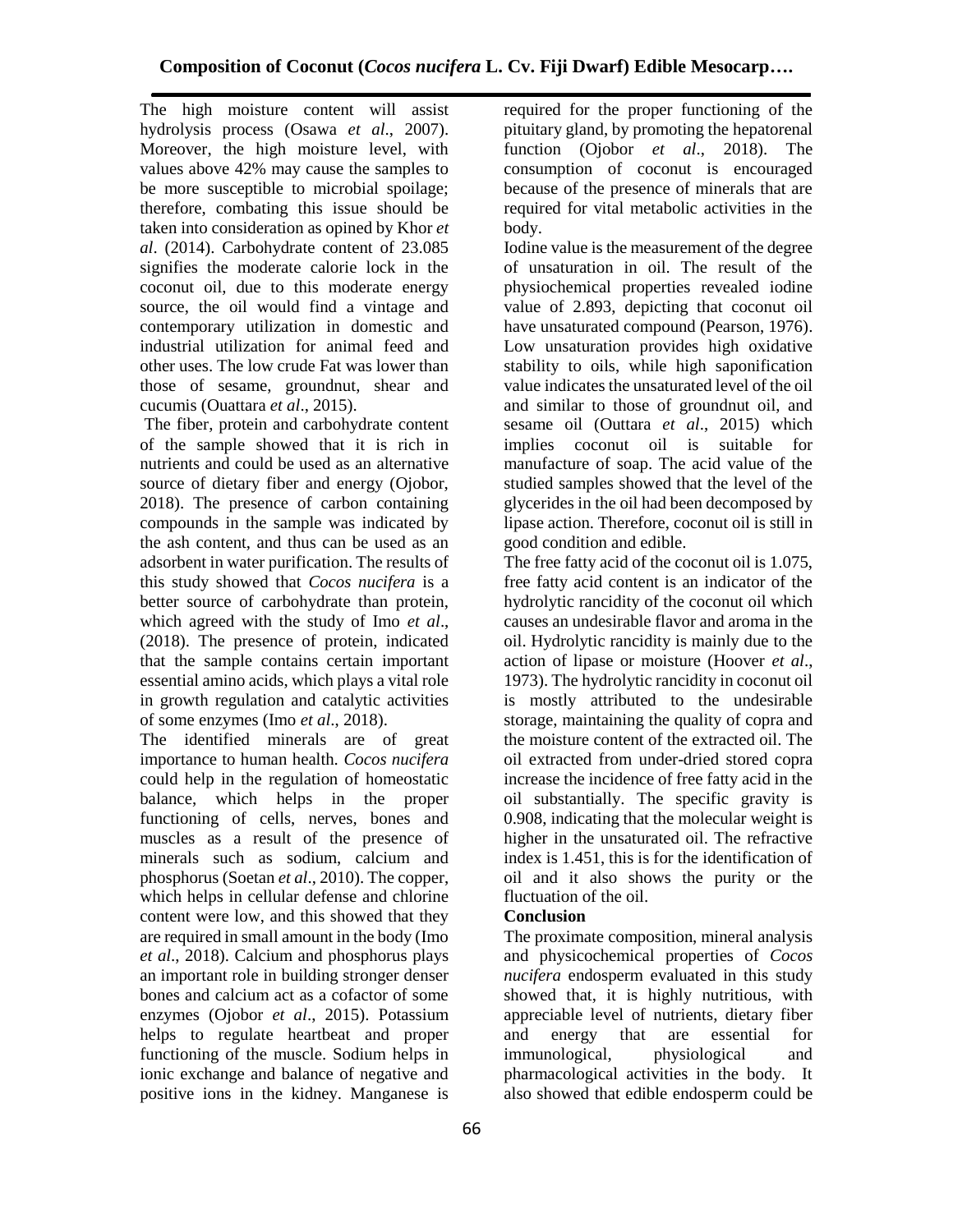a good source of food supplement. The oil had high level of good characteristics and it compared favourably with most conventional vegetable oils. The use of the oil in baked and cosmetic products should therefore be encouraged.

#### **References**

- AOAC (2005). Method of analysis of Association of Official Analytical Chemist 18th Ed. Washington DC, U.S.A: AOAC.
- Adeola, O. B., and Ndudi, E. A. (2012). Extraction and characterization of cottonseed (*Gossypium*) oil. *International Journal of Basic and Applied Science* 1(2): 384-388
- Boureix, R., Konan, J. L., and N'Cho, Y. P. (2006). Coconut: A Guide to Traditional and Improved Varieties.CIRAD, Monpellier. 104pp
- Chan, E., and Elevitch, C. R. (2006). Coconut. - In: Elevitch, C. R. (ed.) Species Profiles for Pacific Island Agroforestry (pp. 1-26), Hawai: Permanent Agriculture Resources
- Cheman, Y. B., and Marina, A. M. (2006). Medium chain triglycerol. In: Shaidi, F. (ed.) Nutraceutical and Specially Lipids and their Co-Products. (pp. 27- 56). Taylor & Francis Boca Raton.
- Esquenazi, D., Wigg, M. D., Miranda, M. M. F. S., Rodrigues, H. M., Tostes, J. B. F., Rozental, S., da Silva, A. J. R., and Alviano, H. M. (2002) Antimicrobial and antiviral activities of polyphenolics from *Cocos nucifera* Linn. (Palmae) husk fiber extract. *Research in* Microbiology, 53: 647- 652.
- Ewansiha, C. J., Ebhoaye, J. E., Asia, I. O., Ekebafe, L. O., and Ehigie, C. (2012). Proximate and mineral composition of coconut (*Cocos nucifera*) shell. *International Journal of Pure and Applied Sciences and Technology* 13(1): 57-60
- FAO (2018). Information sheet on coconut. Retrieved on 16/06/2019 from www.fao.org/faostat/en/#data/QC/
- Foale, M. (2003). The coconut odyssey. The bounteous possibilities of the tree of

Life. Retrieved on 15/05/2019 from [www.aciar.gov.au/publications/MN10](http://www.aciar.gov.au/publications/MN101) [1](http://www.aciar.gov.au/publications/MN101)

- Foale, M. A., and Ashburner, R. (2004). The Coconut Palm. In: Chopra, V. L. and Peter, K. V. (eds) Handbook of Industrial Crops. New York: Haworth Reference Press
- Ghosh, P. K., Bhattacharjee, P., Mitra, S., and Poddar-Sarkar, M. (2014). Physiochemical and phytochemical analysis of copra and oil of *Cocos nucifera* L. (West Coast Tall Variety). *International Journal of Food Science,*  Article ID: 310852
- Hoover, R., Laurentius, S. F., and Gunetileke, K. G. (1973). Spoilage of cocnut oil purification
- and properties of a fungal lipase that attacks coconut oil. *Journal of the Amrecican oil Chemists' Society*, 50: 64 - 67
- Imo, C., Ezeonu, C. S., Imo, N. G., and Anigno, C. J. (2018). Proximate, mineral and phytochemical composition of *Cocos nucifera* nut. *Asian Journal of Biochemistry*, 13(1):  $9 - 14$
- Khor, Y. P., Koh, S. P., Long, K., Long, S., Ahmad, S. Z. S., and Tan, C. P. (2014). A comparative study of the physiochemical properties of a virgin coconut oil emulsion and commercial food supplement emulsions, *Molecules*, 19: 9187-9202.
- Lima, E. B. C., Sousa, C. N. S., Meneses, L. N., Ximenes, N. C., Santos Junior, M. A. Vasconcelos, G. S., Lima, N. B. C., Patrocinio, M. C. A., Macedo, D., and Vasconcelos, S. M. M. (2015). *Cocos nucifera* (L.) (Arecaceae): a phytochemical and pharmacological review. *Brazillian Journal Medical Biological Research*, 48: 953-964.
- Magat, S. S. (1999). *Production Management of Coconut.* (pp. 1-7). Quezon City, Phulippine: Agricultural Research and development Branch, Philippine Coconut Authority
- Odenigbo, U. M., and Otisi, C. A. O. (2011). Fatty acid and phytochemical contents of different coconut seed flesh in